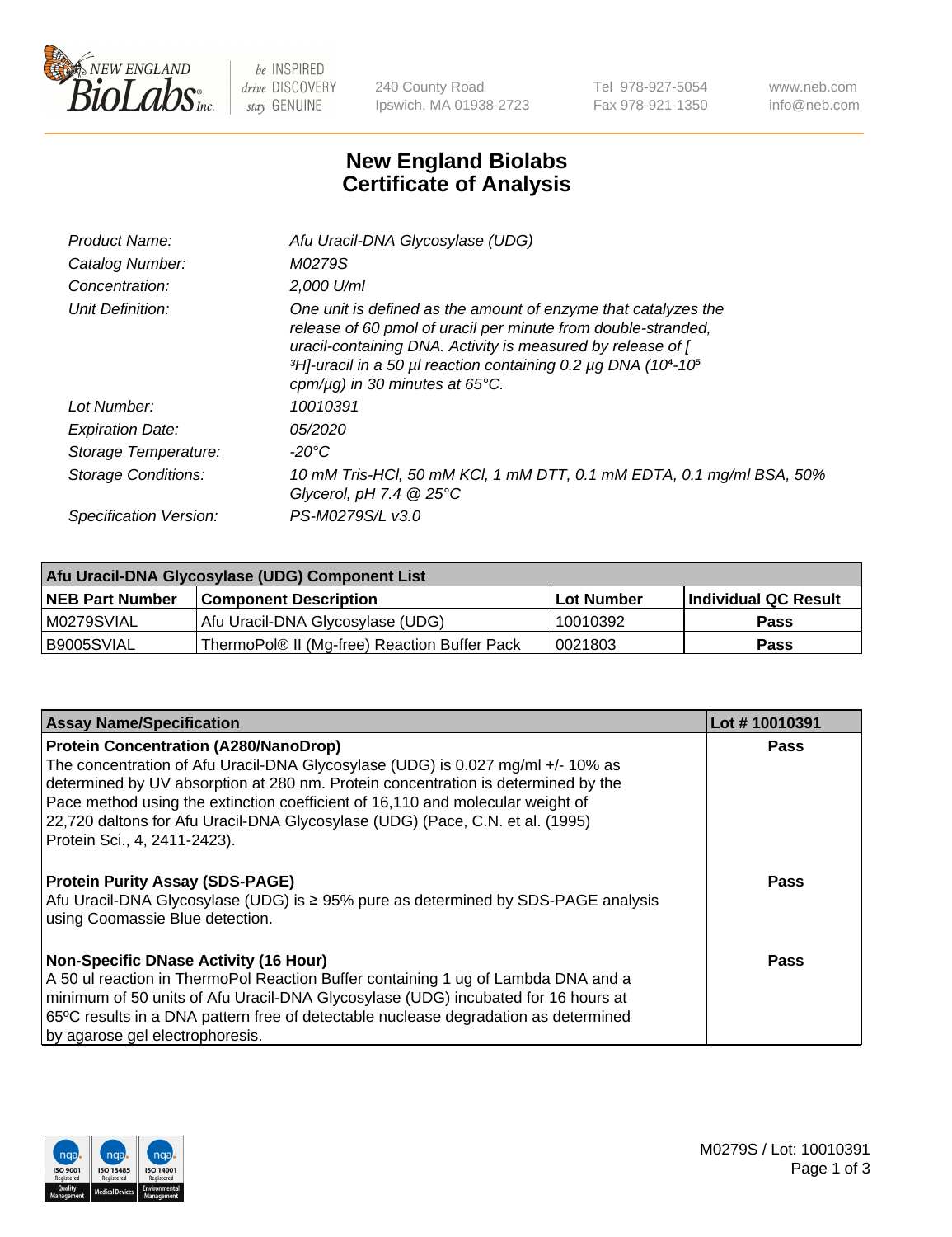

be INSPIRED drive DISCOVERY stay GENUINE

240 County Road Ipswich, MA 01938-2723 Tel 978-927-5054 Fax 978-921-1350

www.neb.com info@neb.com

| <b>Assay Name/Specification</b>                                                                                                                                                                                                                                                                                                                                                                 | Lot #10010391 |
|-------------------------------------------------------------------------------------------------------------------------------------------------------------------------------------------------------------------------------------------------------------------------------------------------------------------------------------------------------------------------------------------------|---------------|
| <b>RNase Activity (Extended Digestion)</b><br>A 10 µl reaction in NEBuffer 4 containing 40 ng of a 300 base single stranded RNA<br>and a minimum of 2 units of Afu Uracil-DNA Glycosylase (UDG) is incubated at 37°C.<br>After incubation for 16 hours, >90% of the substrate RNA remains intact as<br>determined by gel electrophoresis using polyacrylamide gel electrophoresis<br>detection. | <b>Pass</b>   |
| <b>Single Stranded DNase Activity (FAM-Labeled Oligo)</b><br>A 50 µl reaction in CutSmart™ Buffer containing a 20 nM solution of a fluorescent<br>internal labeled oligonucleotide and a minimum of 10 units of Afu Uracil-DNA<br>Glycosylase (UDG) incubated for 16 hours at 37°C yields <5% degradation as<br>determined by capillary electrophoresis.                                        | <b>Pass</b>   |
| <b>Endonuclease Activity (Nicking)</b><br>A 50 ul reaction in ThermoPol Reaction Buffer containing 1 ug of supercoiled PhiX174<br>DNA and a minimum of 4 units of Afu Uracil-DNA Glycosylase (UDG) incubated for 4<br>hours at 65°C results in <20% conversion to the nicked form as determined by agarose<br>gel electrophoresis.                                                              | <b>Pass</b>   |
| Double Stranded DNase Activity (Labeled Oligo)<br>A 50 µl reaction in CutSmart™ Buffer containing a 20 nM solution of a fluorescent<br>labeled double-stranded oligonucleotide containing a blunt end and a minimum of 10<br>units of Afu Uracil-DNA Glycosylase (UDG) incubated for 16 hours at 37°C yields <5%<br>degradation as determined by capillary electrophoresis.                     | <b>Pass</b>   |
| <b>DNase Activity (Labeled Oligo, 5' extension)</b><br>A 50 µl reaction in CutSmart™ Buffer containing a 20 nM solution of a fluorescent<br>labeled double-stranded oligonucleotide containing a 5' extension and a minimum of<br>10 units of Afu Uracil-DNA Glycosylase (UDG) incubated for 16 hours at 37°C yields<br><5% degradation as determined by capillary electrophoresis.             | <b>Pass</b>   |
| <b>DNase Activity (Labeled Oligo, 3' extension)</b><br>A 50 µl reaction in CutSmart™ Buffer containing a 20 nM solution of a fluorescent<br>labeled double-stranded oligonucleotide containing a 3' extension and a minimum of<br>10 units of Afu Uracil-DNA Glycosylase (UDG) incubated for 16 hours at 37°C yields<br><5% degradation as determined by capillary electrophoresis.             | Pass          |
| <b>Exonuclease Activity (Radioactivity Release)</b><br>A 50 µl reaction in ThermoPol Reaction Buffer containing 1 µg of a mixture of single<br>and double-stranded [3H] E. coli DNA and a minimum of 50 units of Afu Uracil-DNA<br>Glycosylase (UDG) incubated for 4 hours at 65°C releases <0.1% of the total<br>radioactivity.                                                                | Pass          |